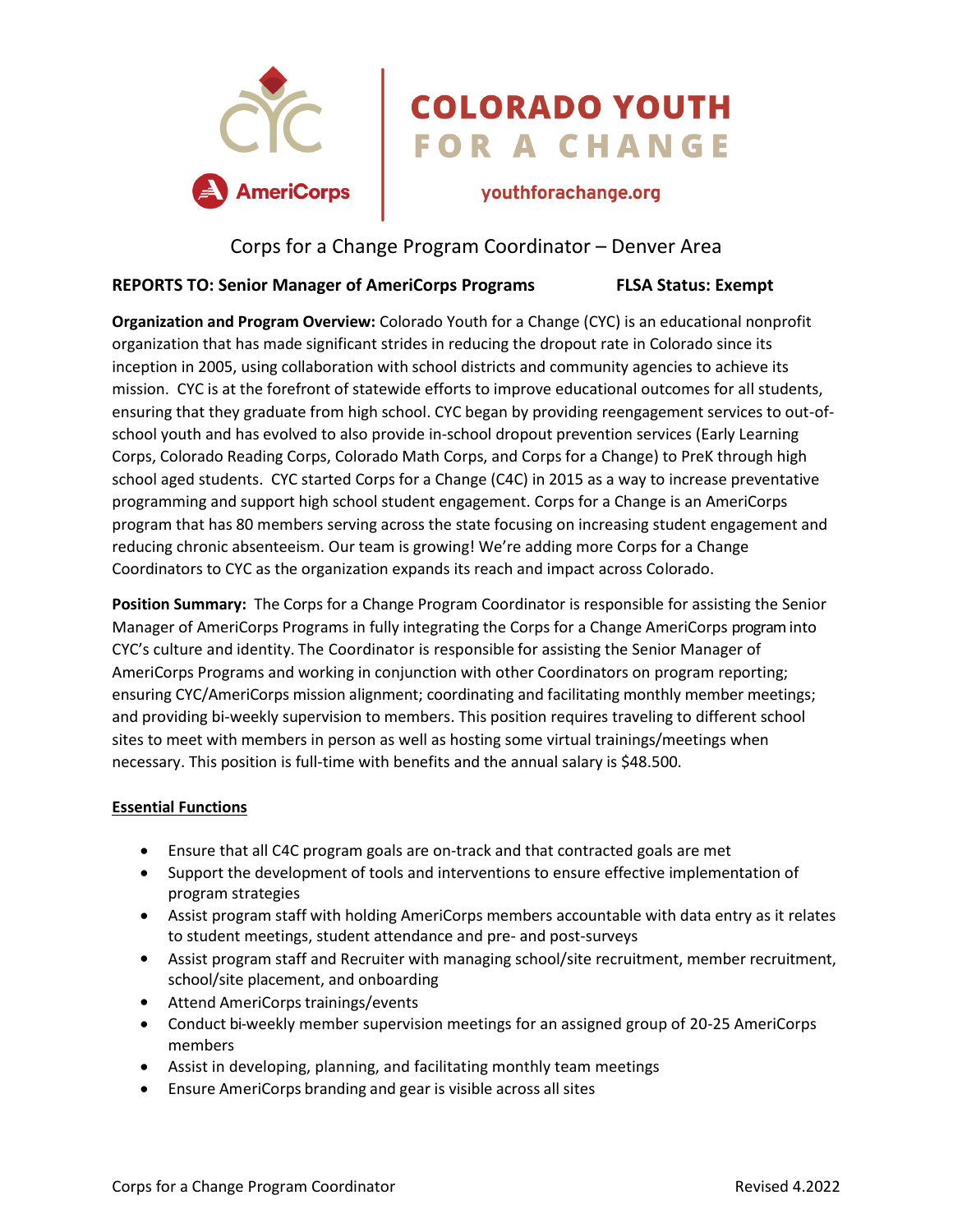- Work collaboratively with other Coordinators, Program Managers, Site Supervisors, and school staff to provide cohesive services among the programs
- With the assistance of Human Resources and agency Leadership, carry out supervisory responsibilities in accordance with the organization's policies and applicable laws

#### **Commitment to Organization Culture and Values**

- Commit to operate within a framework that centers CYC's organizational values of growth, inclusion, integrity, excellence, and community.
- Contribute to an inclusive and equitable work environment and provide inclusive and equitable services to the community. This includes demonstrating:
	- $\circ$  A commitment to learn and engage in anti-oppression trainings and conversations; including a willingness to unpack personal biases and identities.
	- $\circ$  The ability to put anti-oppression framework into practice within specific role at CYC; including a willingness to interrupt systems of oppression to create more equitable, inclusive environments for staff, AmeriCorps tutors, and students.
	- $\circ$  The ability to cultivate inclusive and equitable relationships with students, staff, AmeriCorps tutors, and community members with varied identities and life experiences.
	- o A desire to share the organizational responsibility of creating an environment that supports anti-oppression accountability.
	- o Supporting and evaluating your team to develop and meet goals around anti-oppression work.

#### **Other Duties**

- Attend and participate in staff and AmeriCorps-related meetings as required
- Speak on behalf of the organization when appropriate
- Run errands as needed using personal transportation
- Perform other duties, responsibilities, and special projects as assigned

#### **Knowledge, Skills, and Abilities**

- Computer skills in Microsoft Word and Excel with an emphasis on the ability to create spreadsheets and tables in order to capture data in a useful and intelligible manner
- Excellent written and oral communication and interpersonal skills
- Ability to work independently and remain organized in multiple settings, while simultaneously keeping track of the results achieved
- Ability to contribute to a positive morale
- Experience and comfort working with staff and students from diverse backgrounds as well as their families and support networks as it relates to education
- An ability to "change gears" and work collaboratively with internal staff and external partners
- Advocacy skills, which encourage and promote education and returning to school as the best option for youth
- An ability to find and stay informed about beneficial resources for youth and AmeriCorps members throughout the state of Colorado
- Appreciation of clear and appropriate boundaries with youth and AmeriCorps members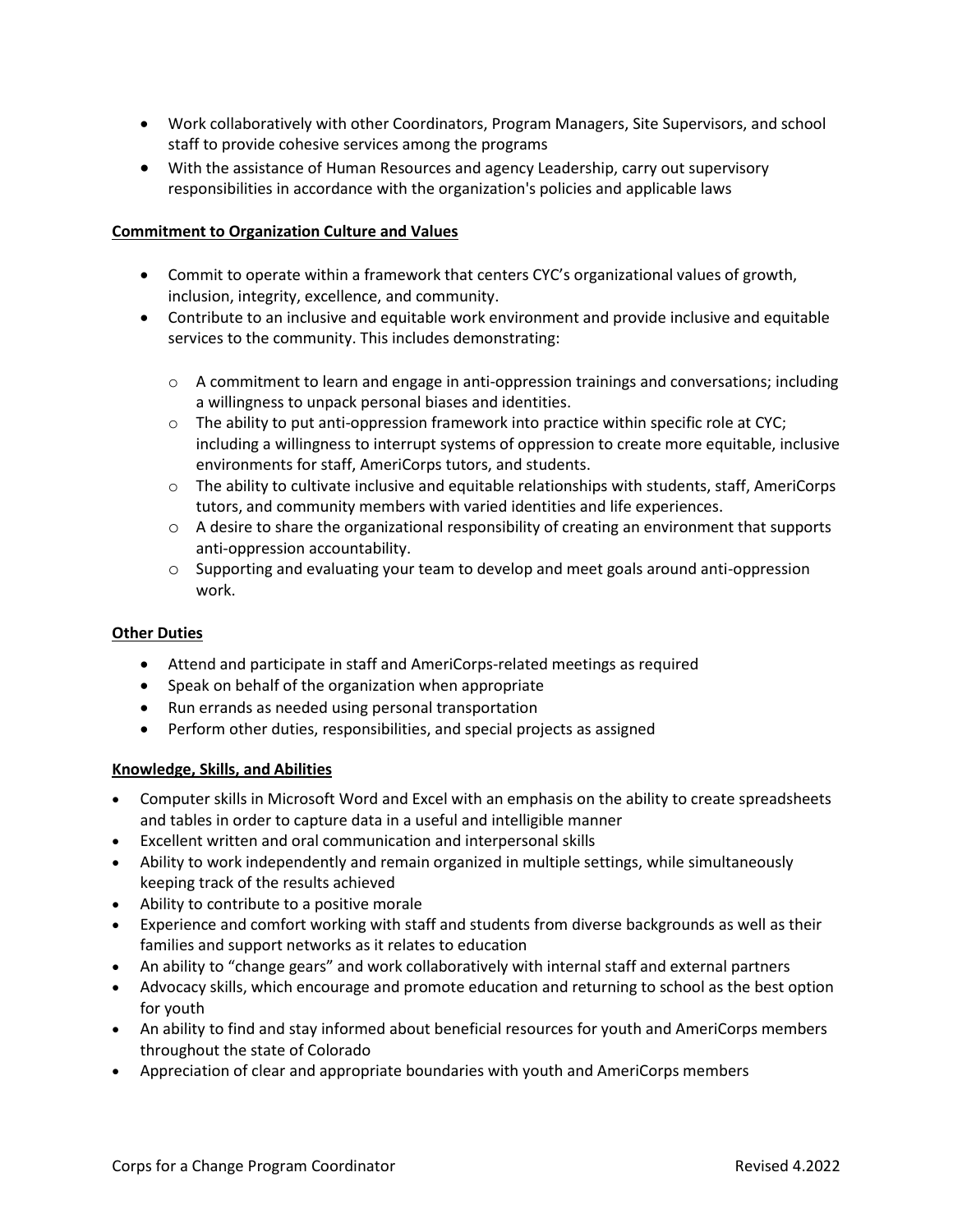Dependable transportation and being insurable as a driver on the auto liability policy of Colorado Youth for a Change

#### **Minimum Qualifications**

- Minimum of two years of experience working with youth who have been historically underserved/marginalized
- Facilitation and supervision experience preferred
- Experience working with AmeriCorps programs preferred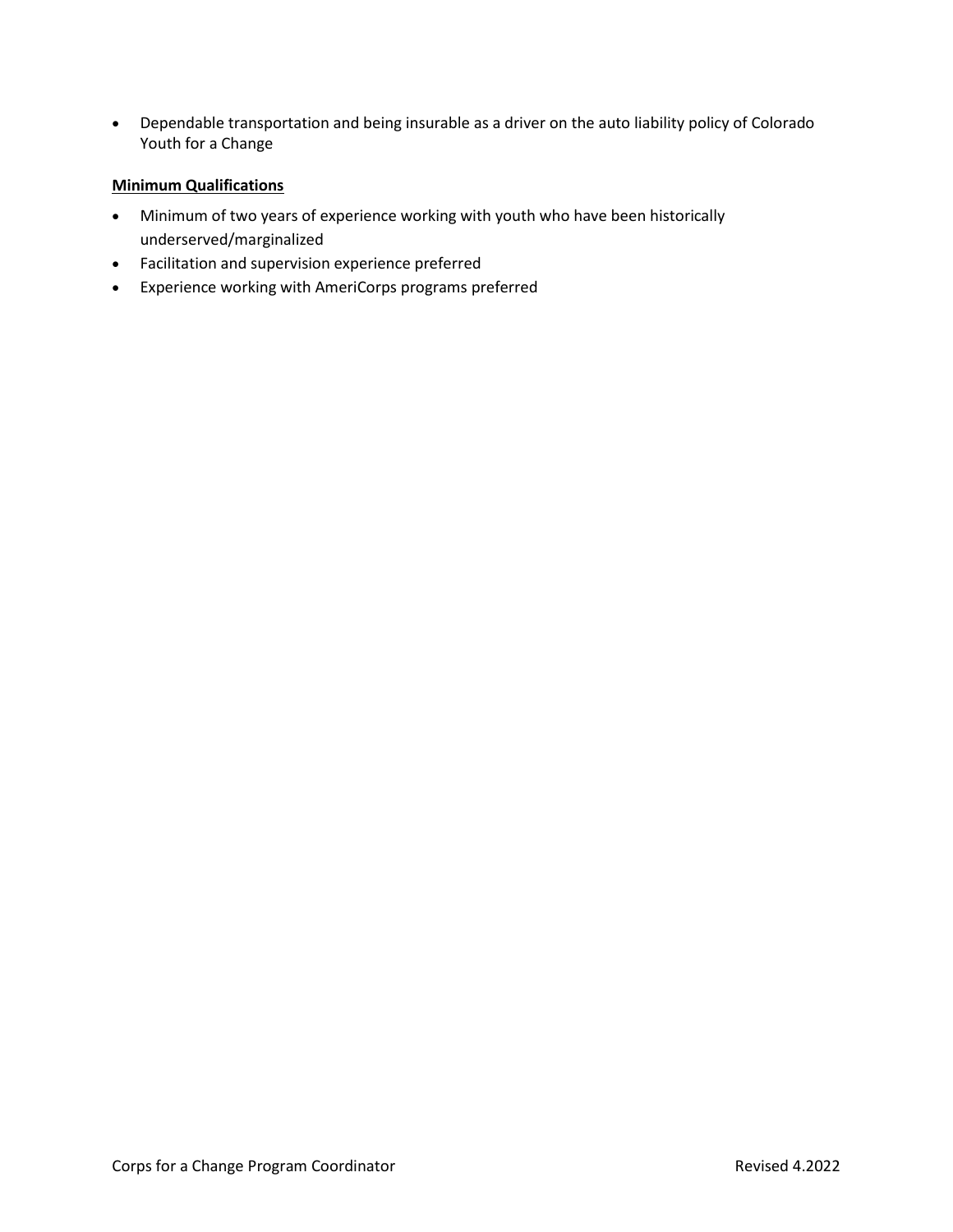## **Corps for a Change Program Coordinator**

#### PHYSICAL REQUIREMENTS AND POTENTIAL HAZARDS

The following identifies the physical demands and potential hazards typically encountered by this position. The information is necessary in part to ensure compliance with the Americans with Disabilities Act and the OSHA Blood borne Pathogens Standards. These can reasonably be anticipated in the normal and customary performance of the essential functions of your work.

- **NA**: Not applicable, not required of this position.
- **NE**: Requirement is present, but is not essential to the position.
- **O**: Occasional, up to 33 percent of the time and essential to the position. (For example, a lifeguard swims only occasionally, but it is essential that a lifeguard be able to swim.)
- **F**: Frequent, 34-66 percent of the time.
- **C**: Continuous, over 66 percent of the time.

|                                    | <b>NA</b>                 | <b>NE</b>                 | $\mathbf 0$               | F                         | C                         |
|------------------------------------|---------------------------|---------------------------|---------------------------|---------------------------|---------------------------|
| Sitting                            |                           |                           |                           | $\boldsymbol{\mathsf{X}}$ |                           |
| Walking                            |                           | X                         |                           |                           |                           |
| Standing                           |                           | $\boldsymbol{\mathsf{X}}$ |                           |                           |                           |
| Running                            | $\boldsymbol{\mathsf{X}}$ |                           |                           |                           |                           |
| Bending or twisting                |                           | X                         |                           |                           |                           |
| Squatting or kneeling              |                           | $\pmb{\mathsf{X}}$        |                           |                           |                           |
| Reaching above shoulder level      |                           | $\boldsymbol{\mathsf{X}}$ |                           |                           |                           |
| Climbing (e.g. ladders)            | $\boldsymbol{\mathsf{X}}$ |                           |                           |                           |                           |
| Driving cars, light duty trucks    |                           |                           | $\boldsymbol{\mathsf{X}}$ |                           |                           |
| Driving heavy duty vehicles        | $\boldsymbol{\mathsf{X}}$ |                           |                           |                           |                           |
| Repetitive motion of hands/fingers |                           |                           |                           |                           | $\boldsymbol{\mathsf{X}}$ |
| Grasping with hand, gripping       |                           |                           | $\pmb{\times}$            |                           |                           |
|                                    |                           |                           |                           |                           |                           |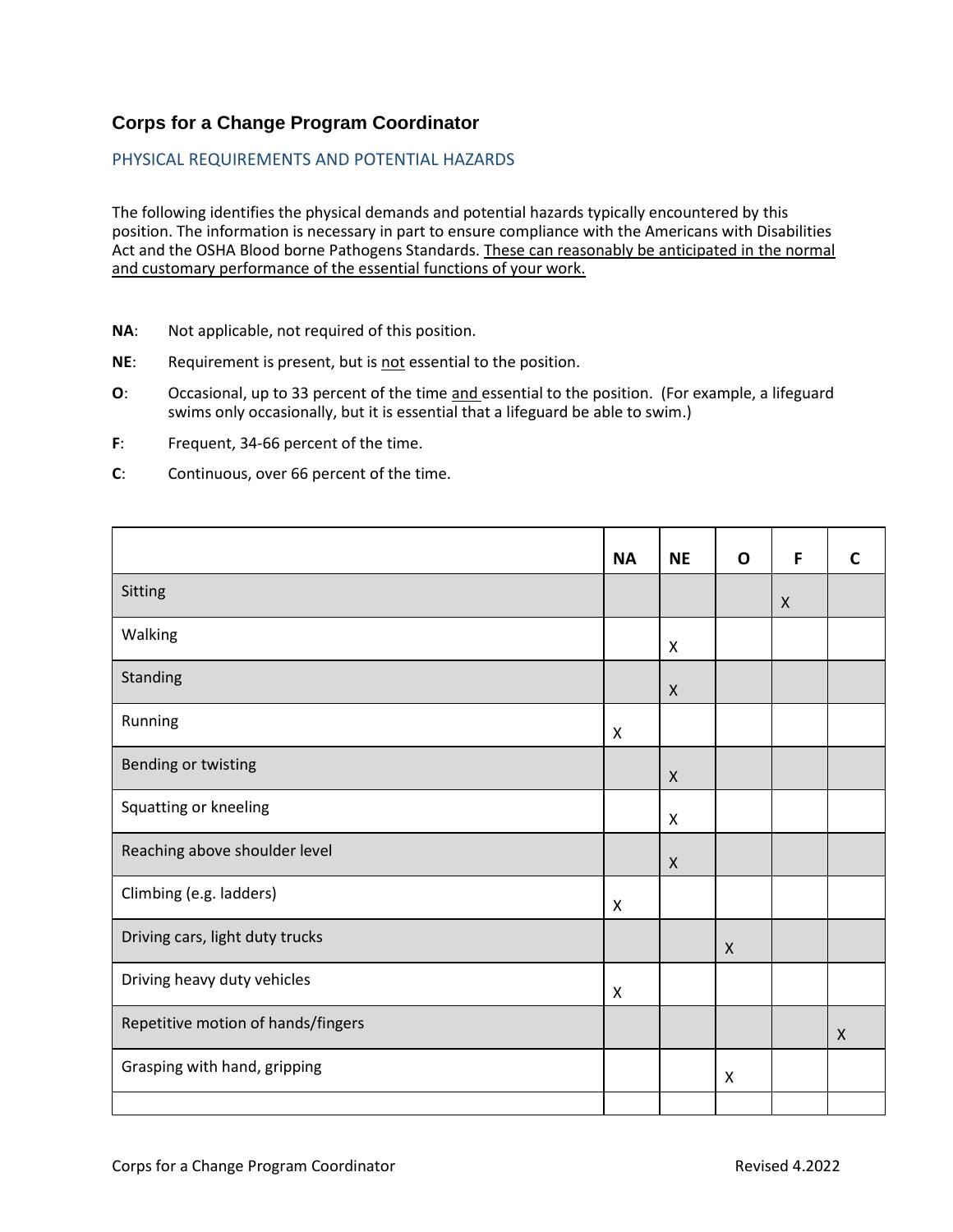|                                                                         | <b>NA</b>          | <b>NE</b>                 | $\mathbf{o}$              | F | $\mathsf{C}$ |
|-------------------------------------------------------------------------|--------------------|---------------------------|---------------------------|---|--------------|
| Lifting/carrying 10-25 pounds                                           |                    | $\boldsymbol{\mathsf{X}}$ |                           |   |              |
| Lifting/carrying 26-50 pounds                                           |                    | X                         |                           |   |              |
| Lifting/carrying more than 50 pounds                                    | X                  |                           |                           |   |              |
| Pushing/Pulling                                                         |                    | X                         |                           |   |              |
| <b>Using Foot Controls</b>                                              |                    | $\pmb{\mathsf{X}}$        |                           |   |              |
| Work in/exposure to inclement weather                                   | X                  |                           |                           |   |              |
| Work in/exposure to cold water                                          | $\mathsf X$        |                           |                           |   |              |
| Exposure to dust, chemicals or fumes                                    | X                  |                           |                           |   |              |
| Work/live in remote field sites                                         | $\mathsf{X}$       |                           |                           |   |              |
| Use of hazardous equipment (e.g. guns, chainsaws, explosives)           | $\pmb{\times}$     |                           |                           |   |              |
| Work at heights (e.g. towers, poles)                                    | $\mathsf{X}$       |                           |                           |   |              |
| Exposure to infection, germs or contagious diseases                     |                    |                           | $\boldsymbol{\mathsf{X}}$ |   |              |
| Exposure to blood, body fluid, or potentially contaminated<br>materials | $\pmb{\times}$     |                           |                           |   |              |
| Exposure to needles or sharp implements                                 | X                  |                           |                           |   |              |
| Use of hot equipment (e.g., ovens)                                      | $\pmb{\mathsf{X}}$ |                           |                           |   |              |
| Exposure to electrical current                                          |                    | X                         |                           |   |              |
| Seeing objects at a distance                                            |                    | $\mathsf X$               |                           |   |              |
| Seeing objects peripherally                                             |                    | $\mathsf{X}$              |                           |   |              |
| Seeing close work (e.g., typed print)                                   |                    |                           |                           |   | $\mathsf{x}$ |
| Distinguishing colors                                                   |                    |                           | $\boldsymbol{\mathsf{X}}$ |   |              |
| Hearing conversations or sounds                                         |                    |                           |                           |   | X            |
| Hearing via radio or telephone                                          |                    |                           |                           |   | X            |